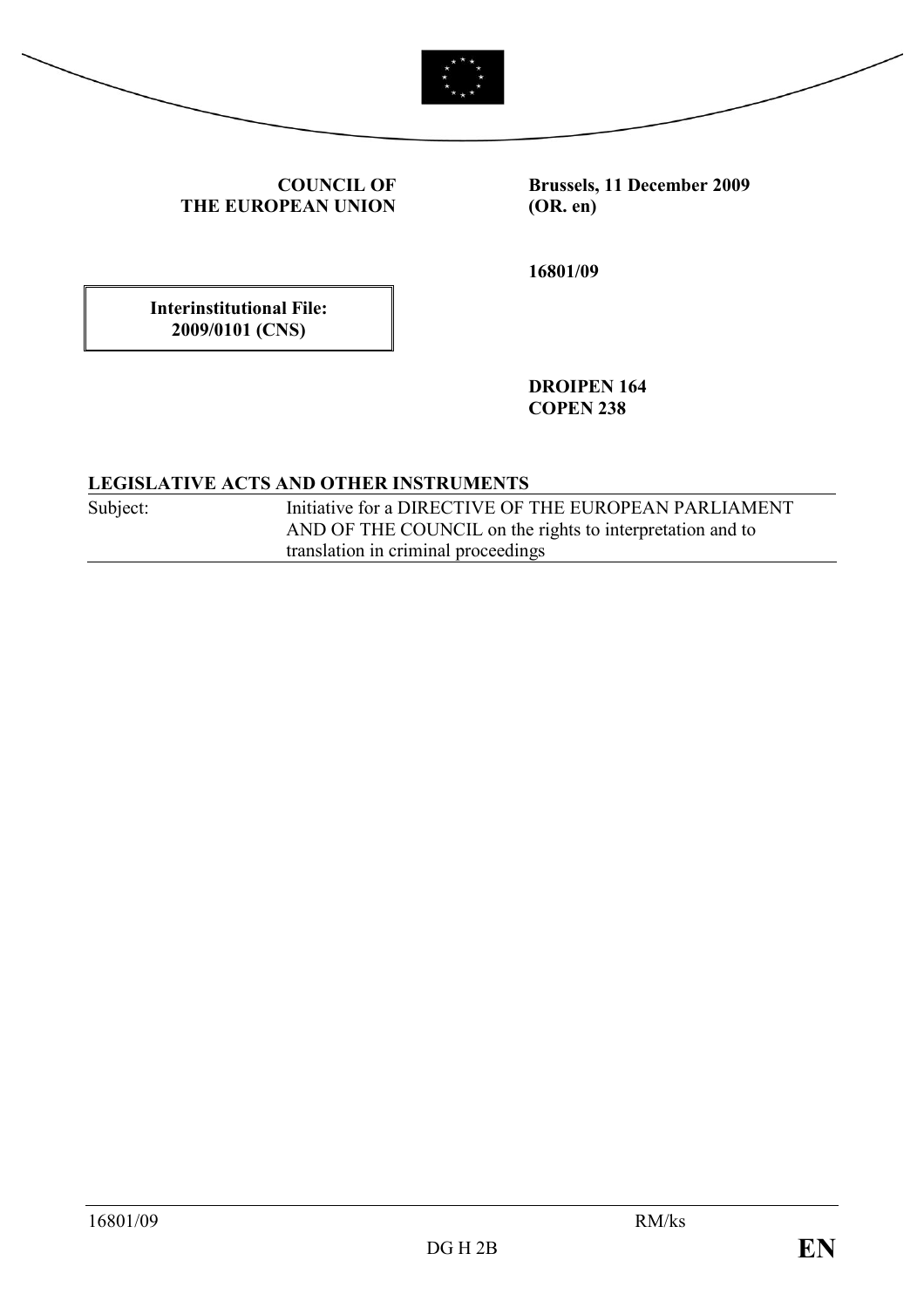#### Initiative for a

## DIRECTIVE OF THE EUROPEAN PARLIAMENT AND OF THE COUNCIL

of

## on the rights to interpretation and to translation in criminal proceedings

## THE EUROPEAN PARLIAMENT AND THE COUNCIL OF THE EUROPEAN UNION,

Having regard to the Treaty on the Functioning of the European Union, and in particular Article 82(2)(b) thereof,

Having regard to the resolution of the Council of 30 November 2009 on a Roadmap for strengthening procedural rights of suspected or accused persons in criminal proceedings<sup>1</sup>, in particular to Measure A in the Annex thereof,

Having regard to the initiative of the Kingdom of Belgium, the Federal Republic of Germany, the Republic of Estonia, the Kingdom of Spain, the French Republic, the Italian Republic, the Grand-Duchy of Luxembourg, the Republic of Hungary, the Republic of Austria, the Portuguese Republic, Romania, the Republic of Finland and the Kingdom of Sweden,

Acting in accordance with the ordinary legislative procedure<sup>2</sup>,

 $\overline{a}$ 

<sup>1</sup> OJ C 295, 4.12.2009, p. 1.

<sup>2</sup> Opinion ... (not yet published in the Official Journal).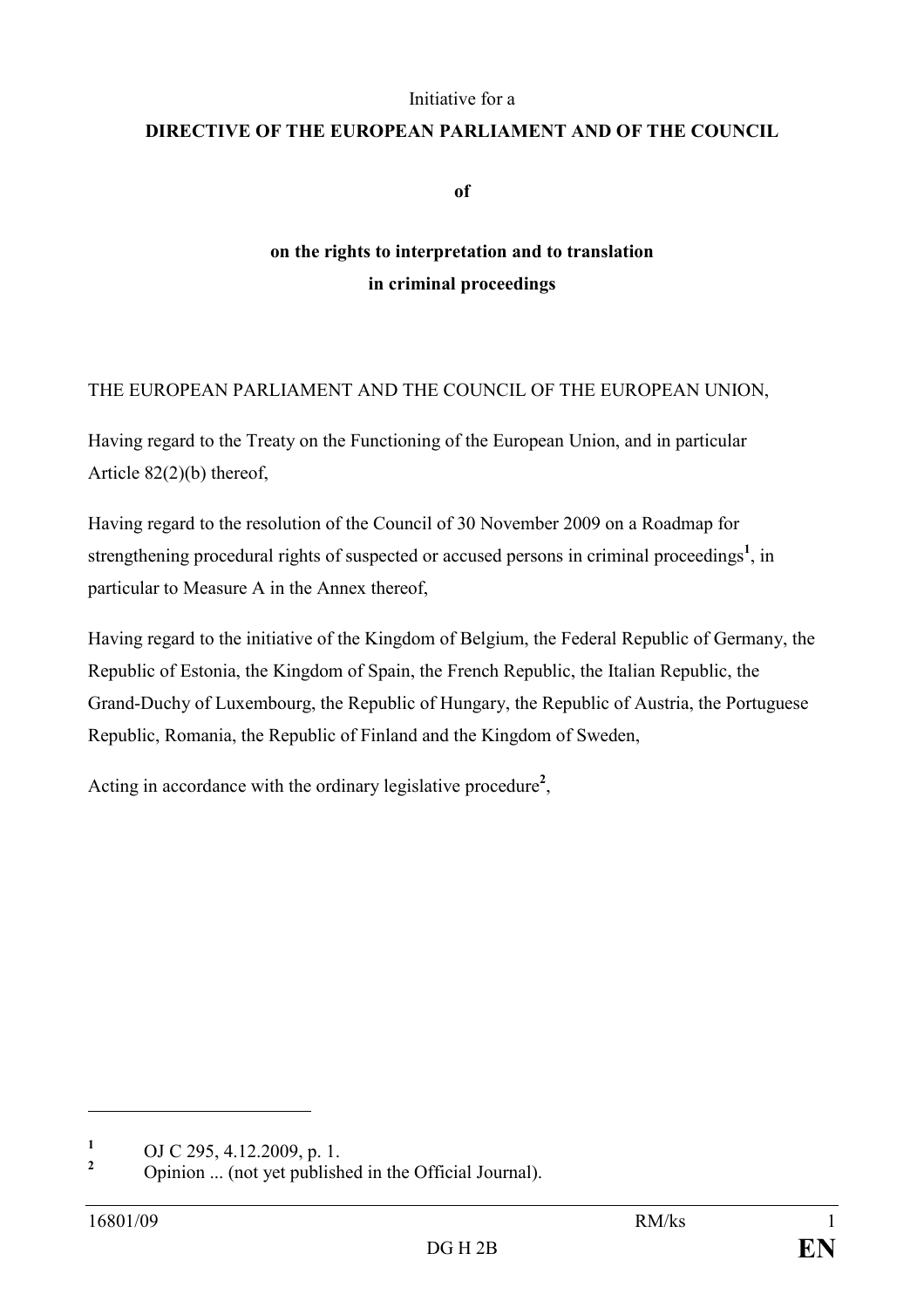#### Whereas:

- (1) The European Union has set itself the objective of maintaining and developing an area of freedom, security and justice. According to the conclusions of the European Council in Tampere of 15 and 16 October 1999, and in particular point 33 thereof, the principle of mutual recognition should become the cornerstone of judicial cooperation in both civil and criminal matters within the European Union.
- (2) On 29 November 2000 the Council, in accordance with the Tampere Conclusions, adopted a programme of measures to implement the principle of mutual recognition of decisions in criminal matters<sup>1</sup>. The introduction to the programme of measures states that mutual recognition is "designed to strengthen cooperation between Member States but also to enhance the protection of individual rights".

 $\overline{a}$ 

<sup>1</sup> OJ C 12, 15.1.2001, p. 10.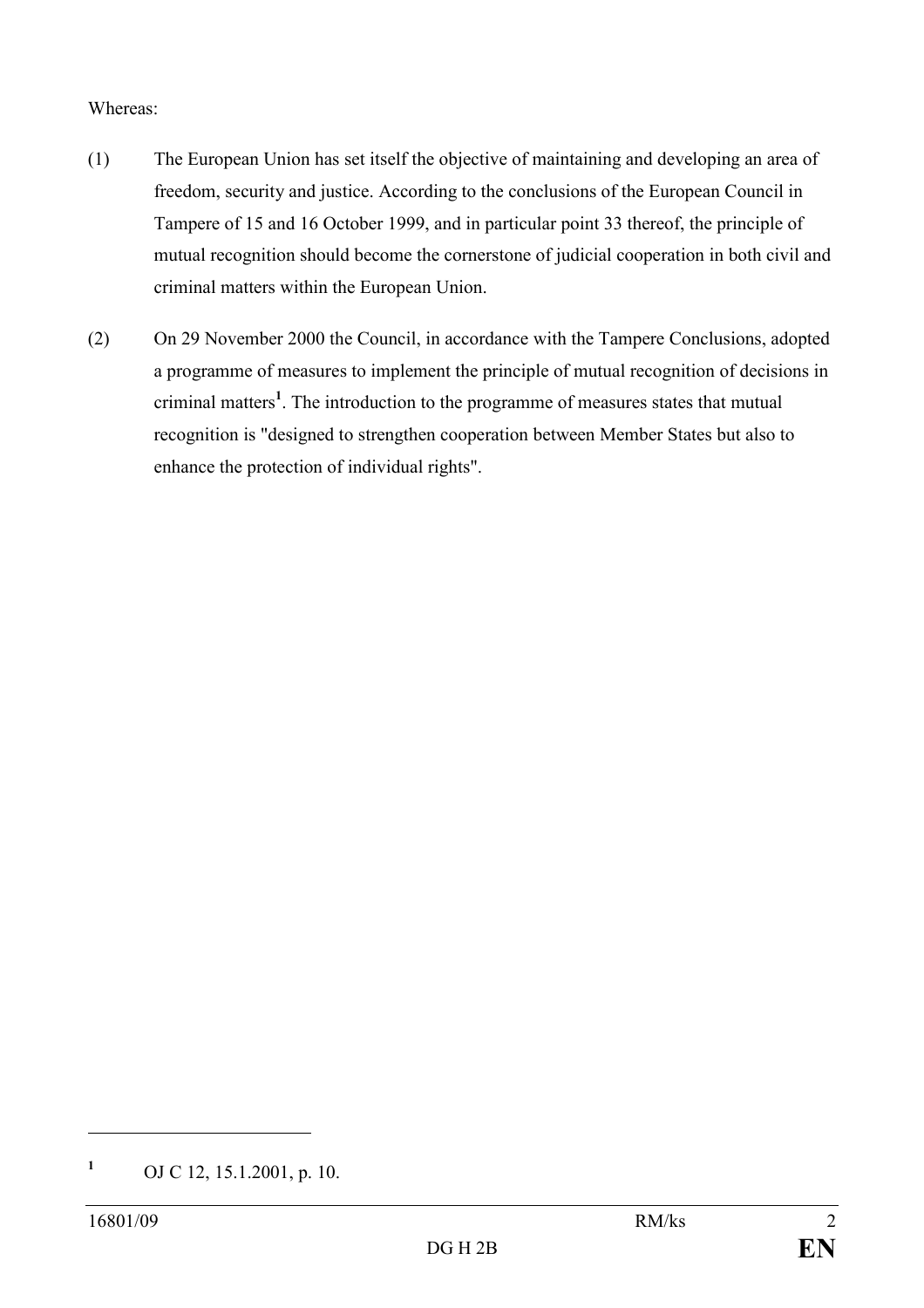- (3) Implementation of the principle of mutual recognition of decisions in criminal matters presupposes that Member States have trust in each other's criminal justice systems. The extent of the mutual recognition exercise is very much dependent on a number of parameters, which include mechanisms for safeguarding the rights of suspects and common minimum standards necessary to facilitate the application of the principle of mutual recognition.
- (4) Mutual recognition can only operate effectively in a spirit of confidence, whereby not only judicial authorities, but all actors in the criminal process see decisions of the judicial authorities of other Member States as equivalent to their own, implying not only trust in the adequacy of one's partners' rules, but also trust that those rules are correctly applied.
- (5) Although all Member States are parties to the European Convention for the Protection of Human Rights and Fundamental Freedoms (ECHR), experience has shown that this in itself does not always provide a sufficient degree of trust in the criminal justice systems of other Member States.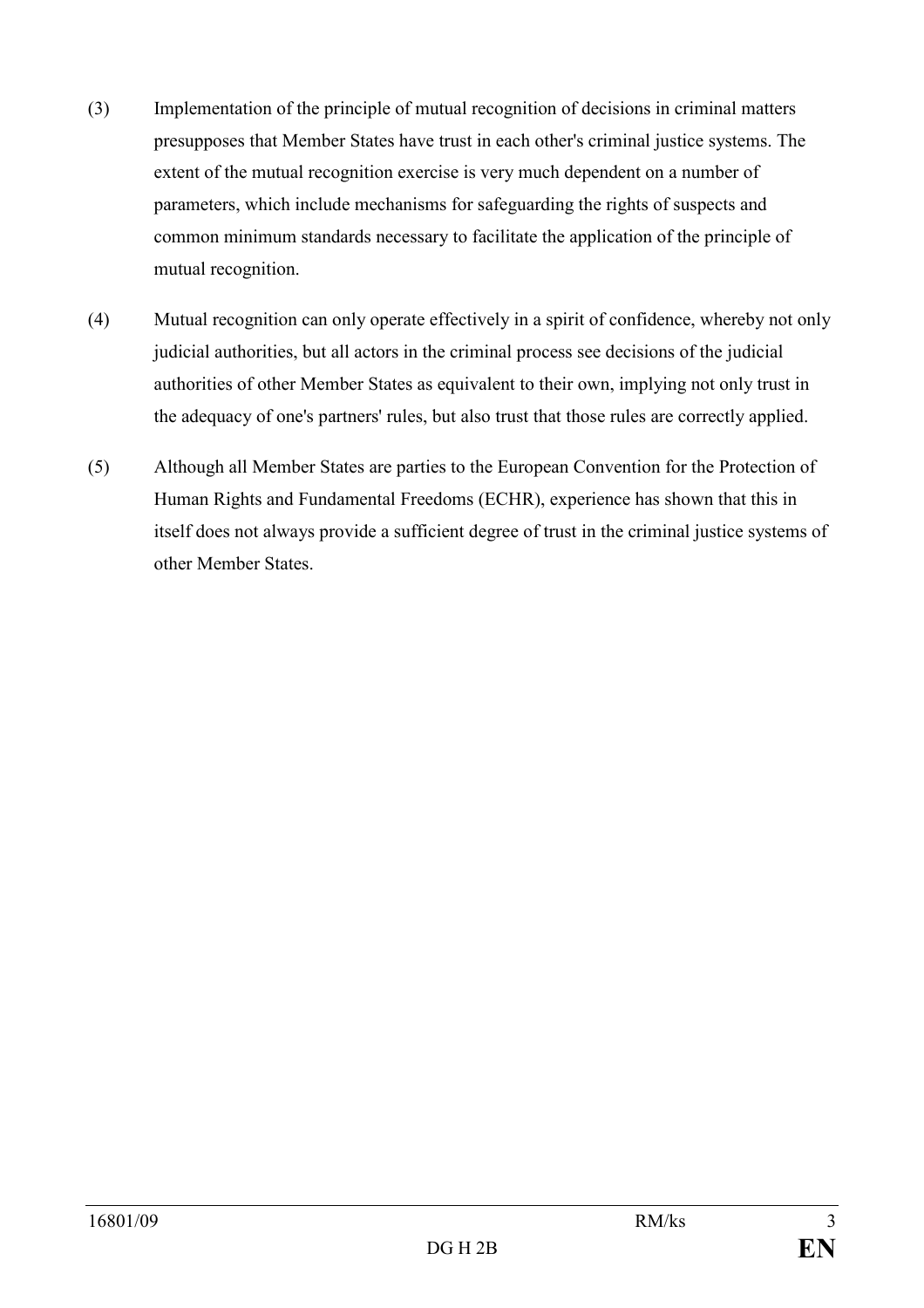- (6) Article 82(2) of the Treaty provides for the establishment of minimum rules applicable in the Member States so as to facilitate mutual recognition of judgments and judicial decisions and police and judicial cooperation in criminal matters having a cross-border dimension. Point (b) of Article 82(2) refers to "the rights of individuals in criminal procedure" as one of the areas in which minimum rules may be established.
- (7) Common minimum rules should lead to increased confidence in the criminal justice systems of all Member States, which in turn should lead to more efficient judicial cooperation in a climate of mutual trust. Such common minimum rules should be applied in the fields of interpretation and translation in criminal proceedings.
- (8) The rights to interpretation and to translation for those who do not understand the language of the proceedings are enshrined in Article 6 of the ECHR, as elaborated upon by the case law of the European Court of Human Rights. The provisions of this Directive facilitate the application of those rights in practice. To this end, this Directive intends to ensure the rights of a suspected or accused person to interpretation and to translation in criminal proceedings with a view to safeguarding that person's right to fair proceedings.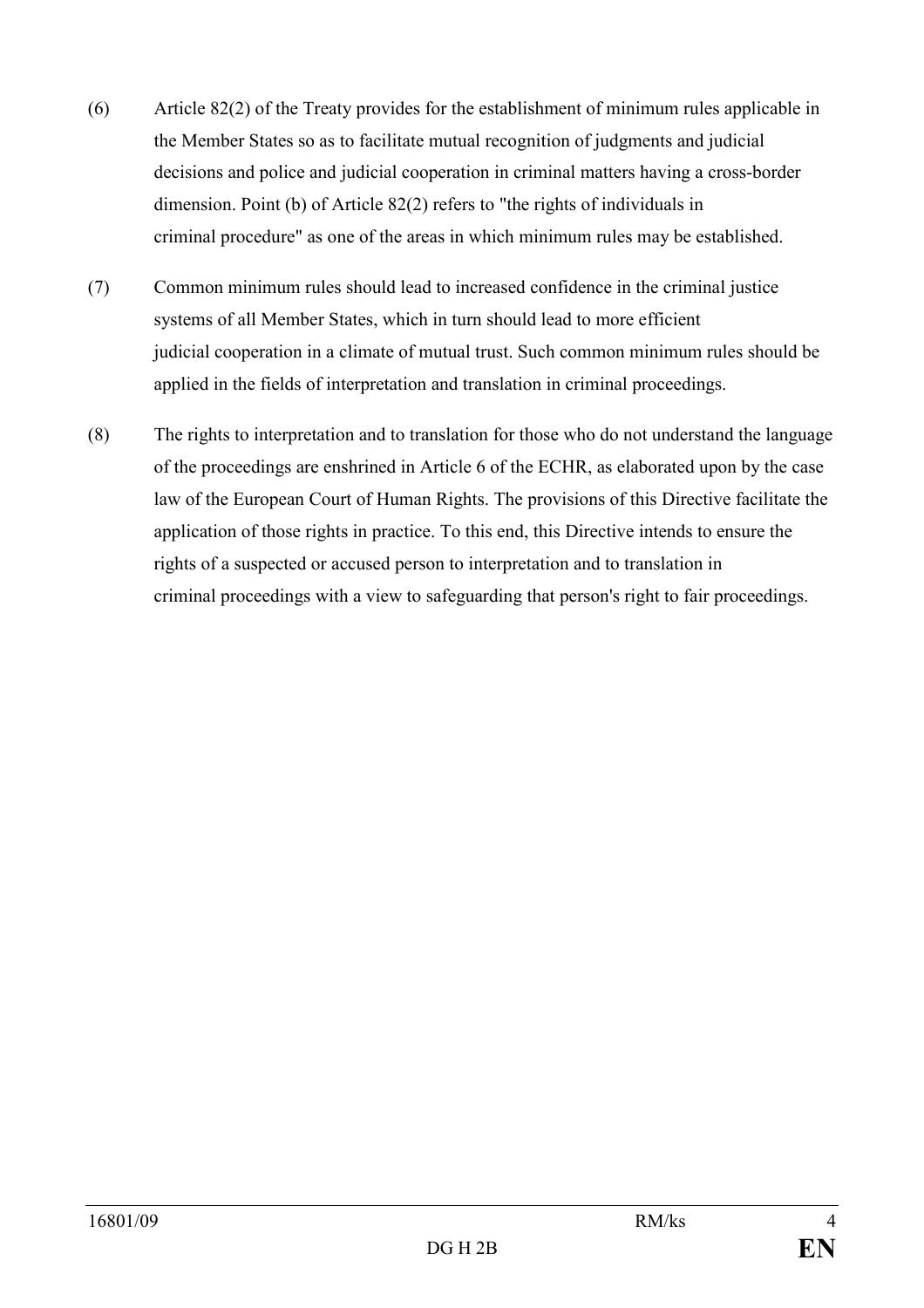- (9) The rights provided for in this Directive should also apply to proceedings for the execution of a European Arrest Warrant within the limits provided for by this Directive. Executing Members States should provide, and bear the costs of, interpretation and translation for the benefit of the requested person who does not understand or speak the language of the proceedings.
- (10) The provisions of this Directive should ensure that the rights of the suspected or accused person who does not speak or understand the language of the proceedings to understand the suspicions or accusations brought against him and to understand the proceedings in order to be able to exercise his rights are protected by providing free and accurate linguistic assistance. The suspected or accused person should be able, inter alia, to explain to his legal counsel his version of the events, point out any statements with which he disagrees and make his legal counsel aware of any facts that should be put forward in the defence. It is recalled in this connection that the provisions of this Directive set minimum rules. Member States may extend the rights set out in this Directive in order to provide a higher level of protection also in situations not explicitly dealt with in this Directive. The level of protection should never fall below the standards provided by the ECHR, as interpreted in the case-law of the European Court of Human Rights.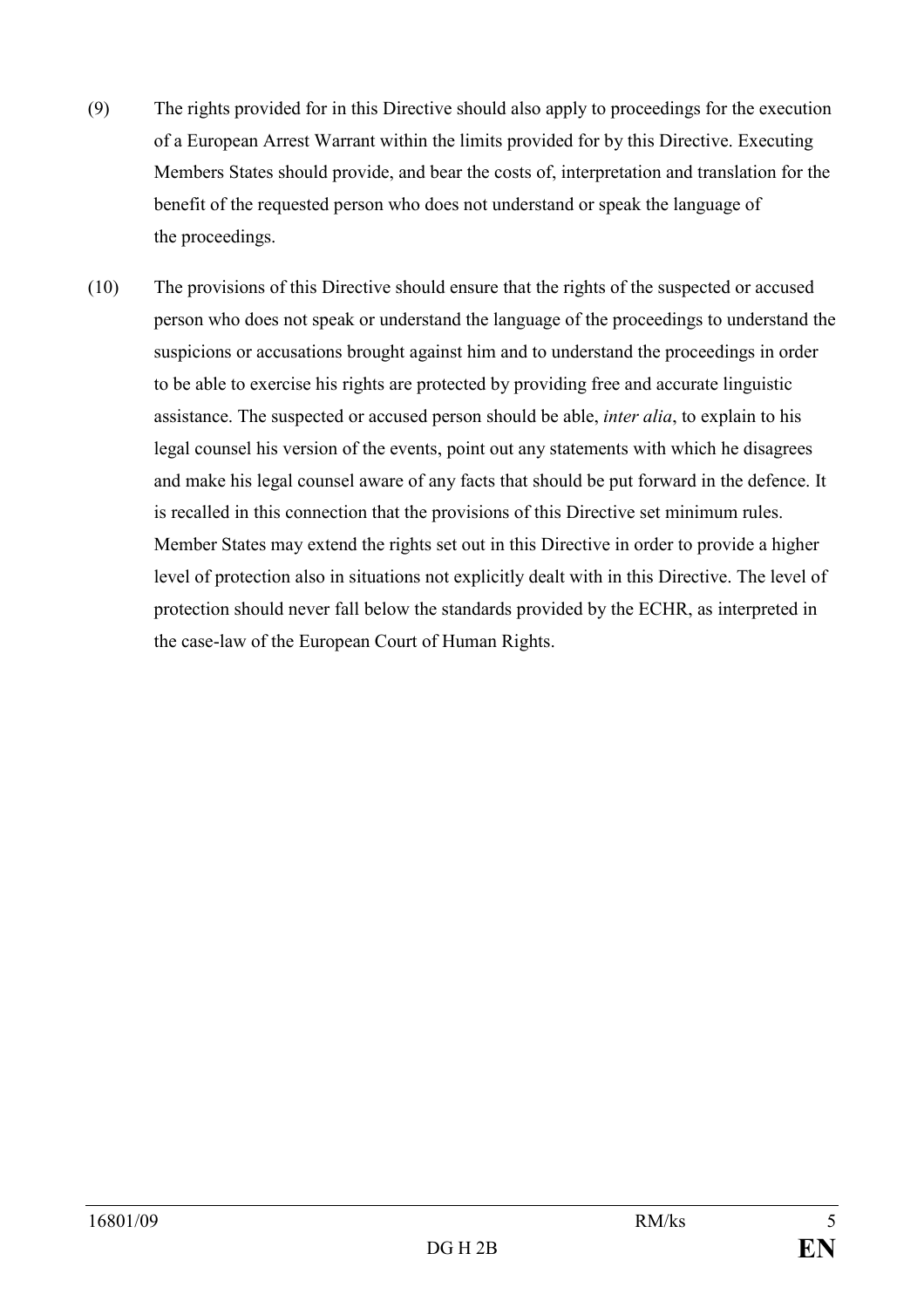- (11) Member States should not be obliged to ensure interpretation of communication between the suspected or accused person and his legal counsel in cases where they can effectively communicate in the same language. Neither should the Member States be obliged to ensure interpretation of such communication where the right to interpretation is clearly used for purposes other than exercising fair trial rights in the proceedings concerned.
- (12) The finding that there is no need for interpretation or translation should be subject to the possibility of review, in accordance with national law. Such review may be carried out, for example, through a specific complaint procedure, or in the context of an ordinary appeal procedure against decisions on the merits.
- (13) Appropriate assistance should be provided also to suspected or accused persons suffering from hearing impediments.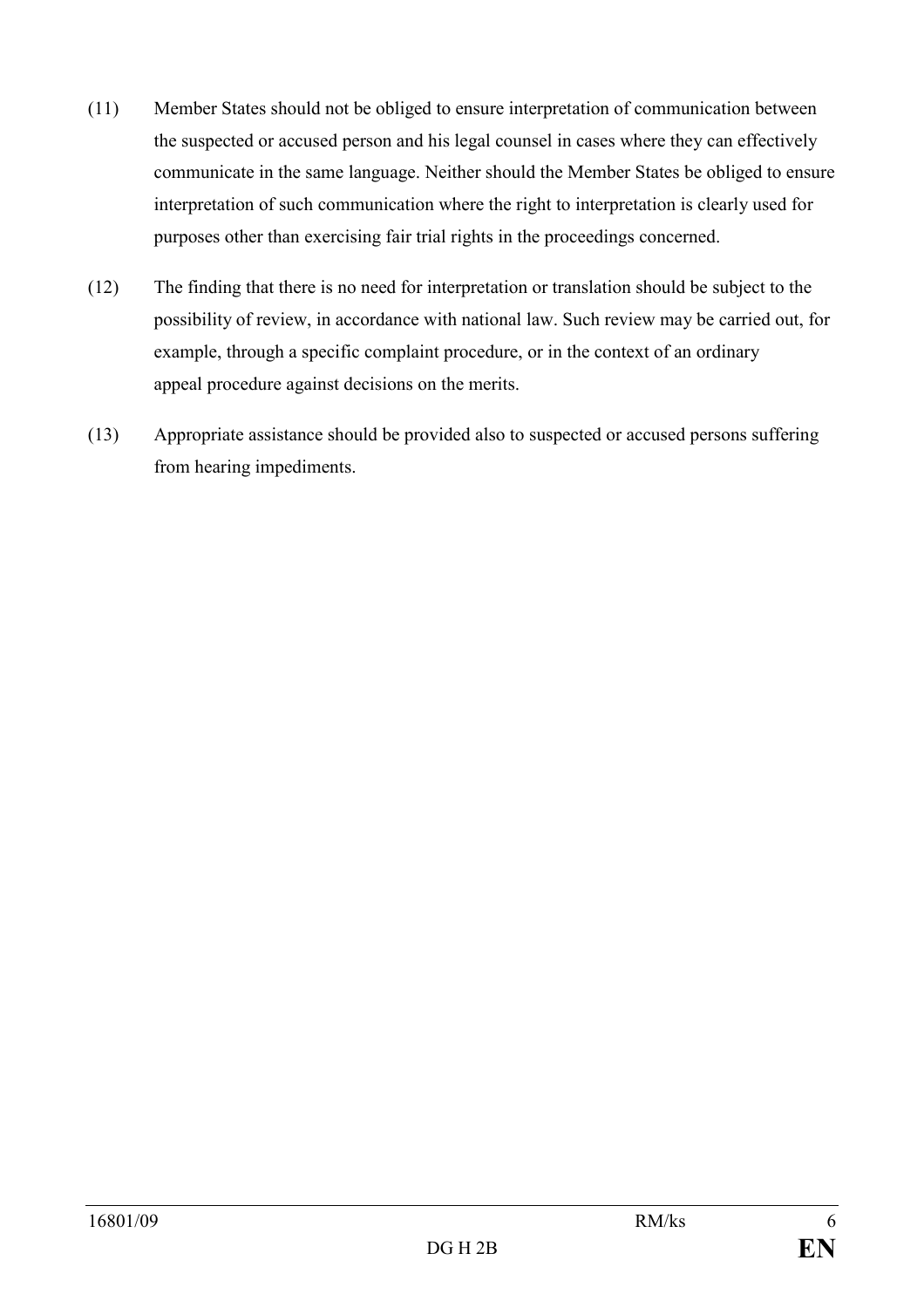- (14) The duty of care towards suspected or accused persons who are in a potentially weak position, in particular because of physical impairments which affect their ability to communicate effectively, underpins a fair administration of justice. The prosecution, law enforcement and judicial authorities should therefore ensure that these persons are able to exercise effectively the rights provided for in this Directive, for example by paying attention to any potential vulnerability that affects their ability to follow the proceedings and make themselves understood, and by taking appropriate steps to ensure these rights.
- (15) Safeguarding the fairness of the proceedings requires that essential documents, or at least the important passages of such documents, be translated for the benefit of the suspected or accused person. It is up to the authorities of the Member States to decide which documents should be translated, in accordance with national law. Some documents should always be considered essential documents that should be translated, such as the decision depriving a person of his liberty, the charge or indictment and any judgment.
- (16) A waiver of the right to written translation of documents should be unequivocal, with minimum safeguards, and should not run counter to any important public interest.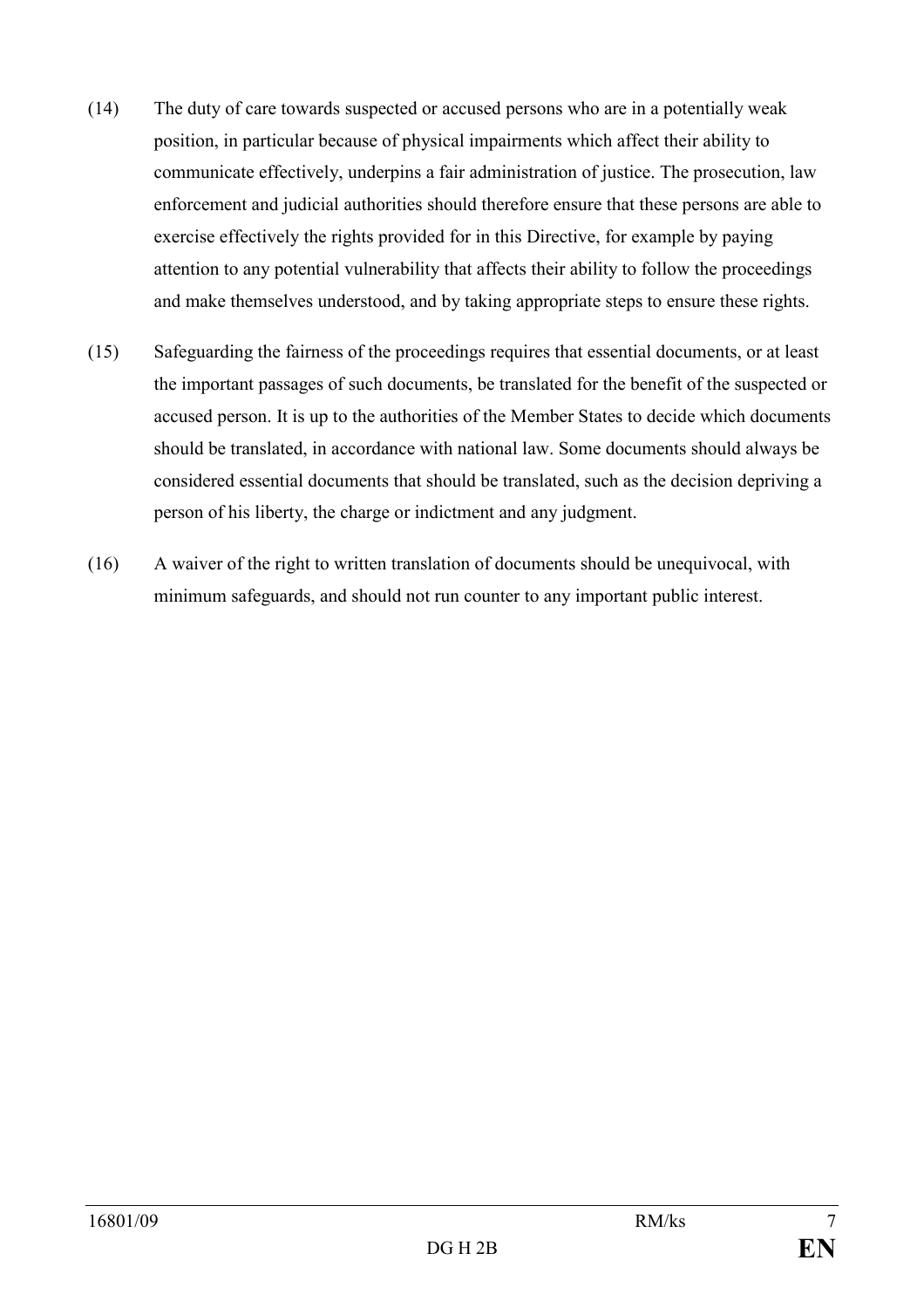- (17) This Directive respects the fundamental rights and observes the principles recognised by the Charter of Fundamental Rights of the European Union. In particular, this Directive seeks to promote the right to liberty, the right to a fair trial and the right of defence.
- (18) Member States should ensure that the provisions of this Directive, where they correspond to rights guaranteed by the ECHR, are implemented consistently with those of the ECHR as elaborated upon by the relevant case-law of the European Court of Human Rights.
- (19) Since the objective of this Directive, that is, achieving common minimum standards, cannot be sufficiently achieved by the Member States and can therefore, by reason of the scale and effects of the proposed action, be better achieved at Union level, the Union may adopt measures in accordance with the principle of subsidiarity as referred to and defined in Article 5 of the Treaty on European Union. In accordance with the principle of proportionality, as set out in that Article, this Directive does not go beyond what is necessary in order to achieve that objective,

HAVE ADOPTED THIS DIRECTIVE: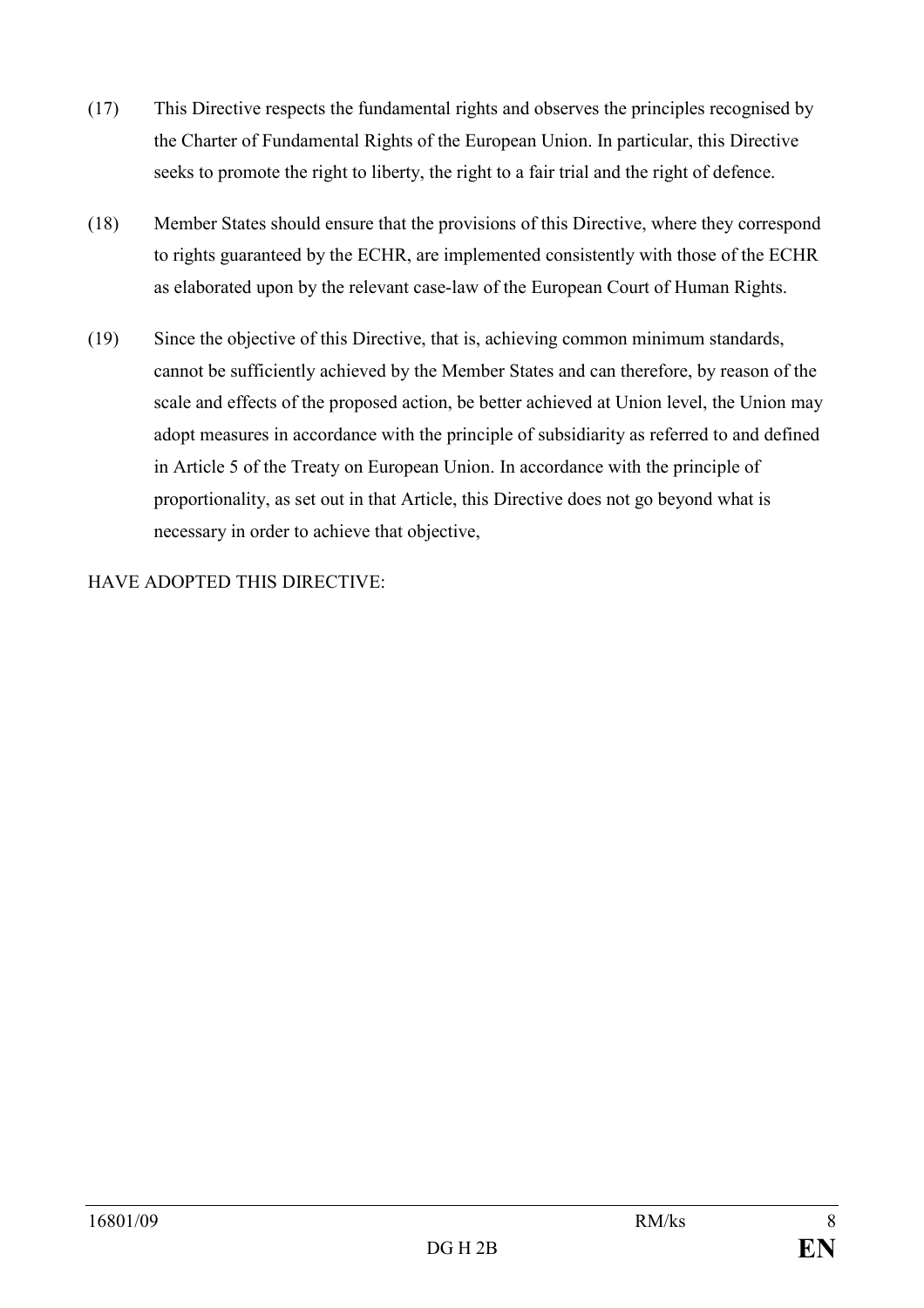#### Scope

- 1. This Directive lays down rules concerning the rights to interpretation and to translation in criminal proceedings and proceedings for the execution of a European Arrest Warrant.
- 2. Those rights apply to any person from the time that person is made aware by the competent authorities of a Member State that he is suspected or accused of having committed a criminal offence until the conclusion of the proceedings, which is understood to mean the final determination of the question whether the suspected or accused person has committed the offence.
- 3. This Directive shall not apply to proceedings which may lead to sanctions being imposed by an authority other than a criminal court, as long as those proceedings are not pending before a court having jurisdiction in criminal matters.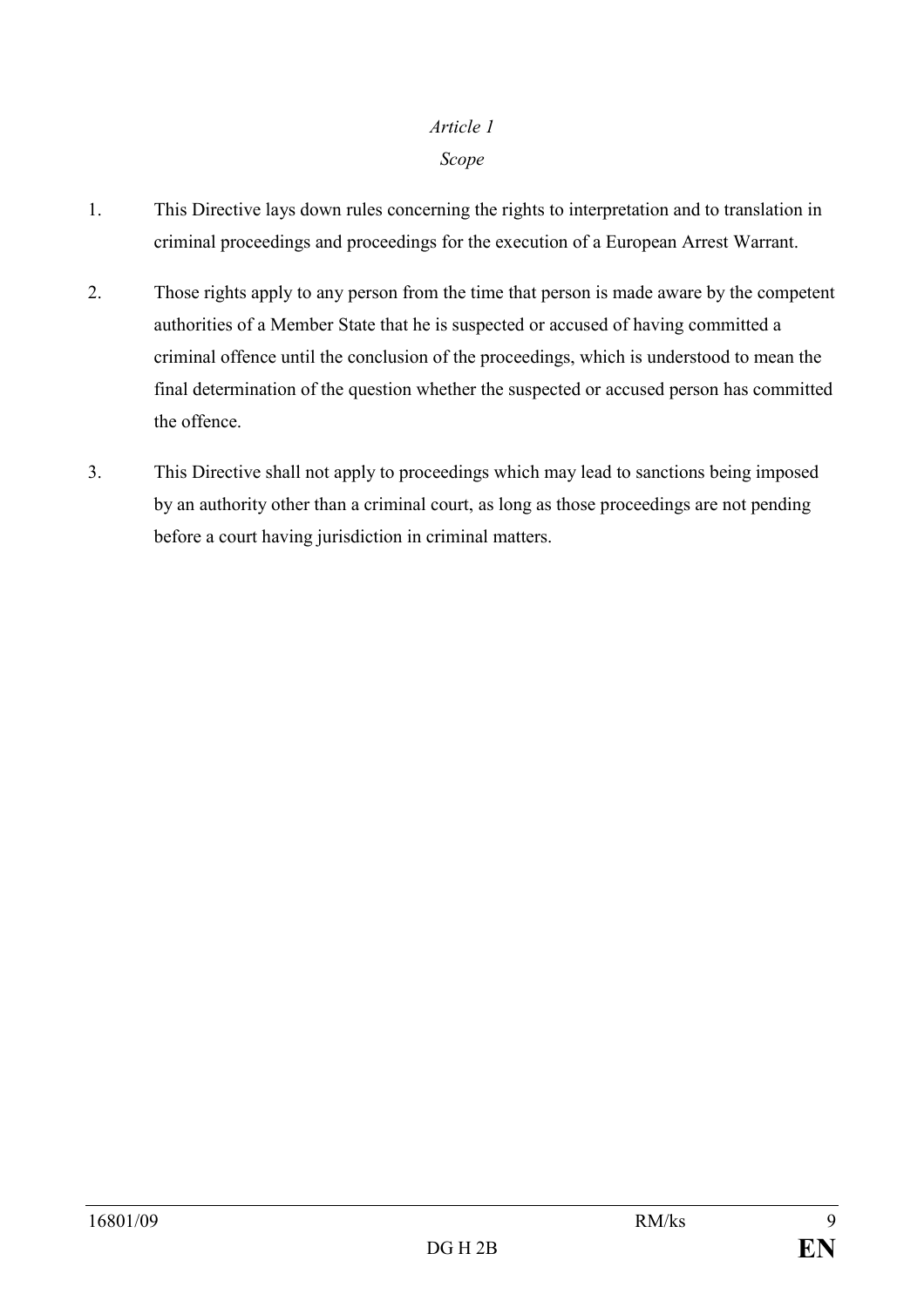## Article 2 Right to interpretation

- 1. Member States shall ensure that a suspected or accused person who does not understand or speak the language of the criminal proceedings concerned is provided with interpretation into his native language or into another language that he understands, in order to safeguard his right to fair proceedings. Interpretation, including of communications between the suspected or accused person and his legal counsel, shall be provided during criminal proceedings before investigative and judicial authorities, including during police questioning, during all court hearings and during any necessary interim hearings, and may be provided in other situations. This provision does not affect rules of national law concerning the presence of a legal counsel during any stage of the criminal proceedings.
- 2. Member States shall ensure that a person with a hearing impediment receives interpretation assistance, if appropriate for that person.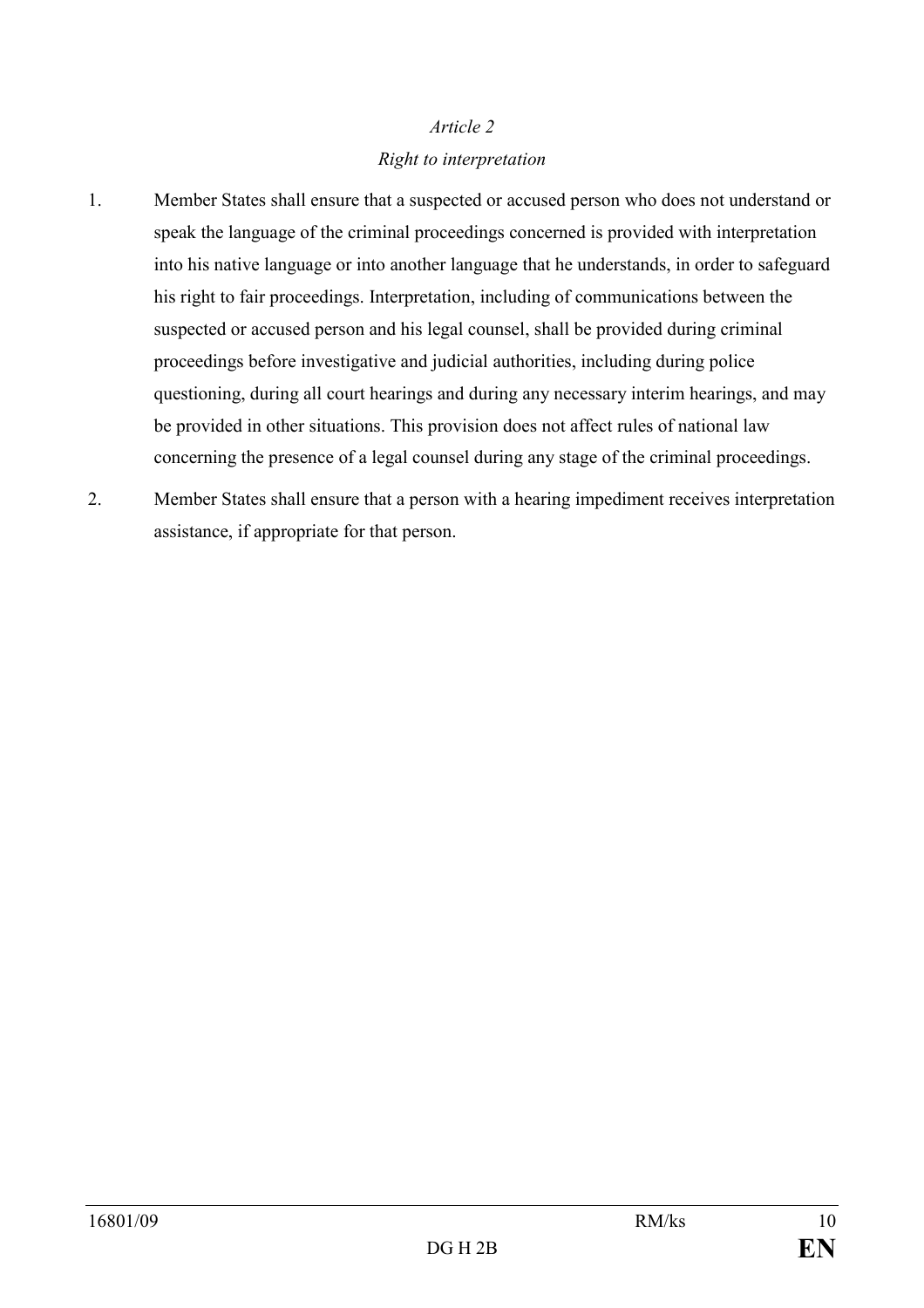- 3. Member States shall ensure that it is verified in any appropriate manner, including by consulting the suspected or accused person, whether he understands and speaks the language of the criminal proceedings and needs the assistance of an interpreter.
- 4. Member States shall ensure that at some stage in the proceedings, in accordance with national law, there is the possibility of a review of a finding that there is no need for interpretation. Such review does not entail the obligation for Member States to provide for a separate mechanism in which the sole ground for review is the challenging of such finding.
- 5. In proceedings for the execution of a European Arrest Warrant, the executing Member State shall ensure that its competent authorities provide any person subject to such proceedings who does not understand or speak the language of the proceedings, with interpretation in accordance with this Article.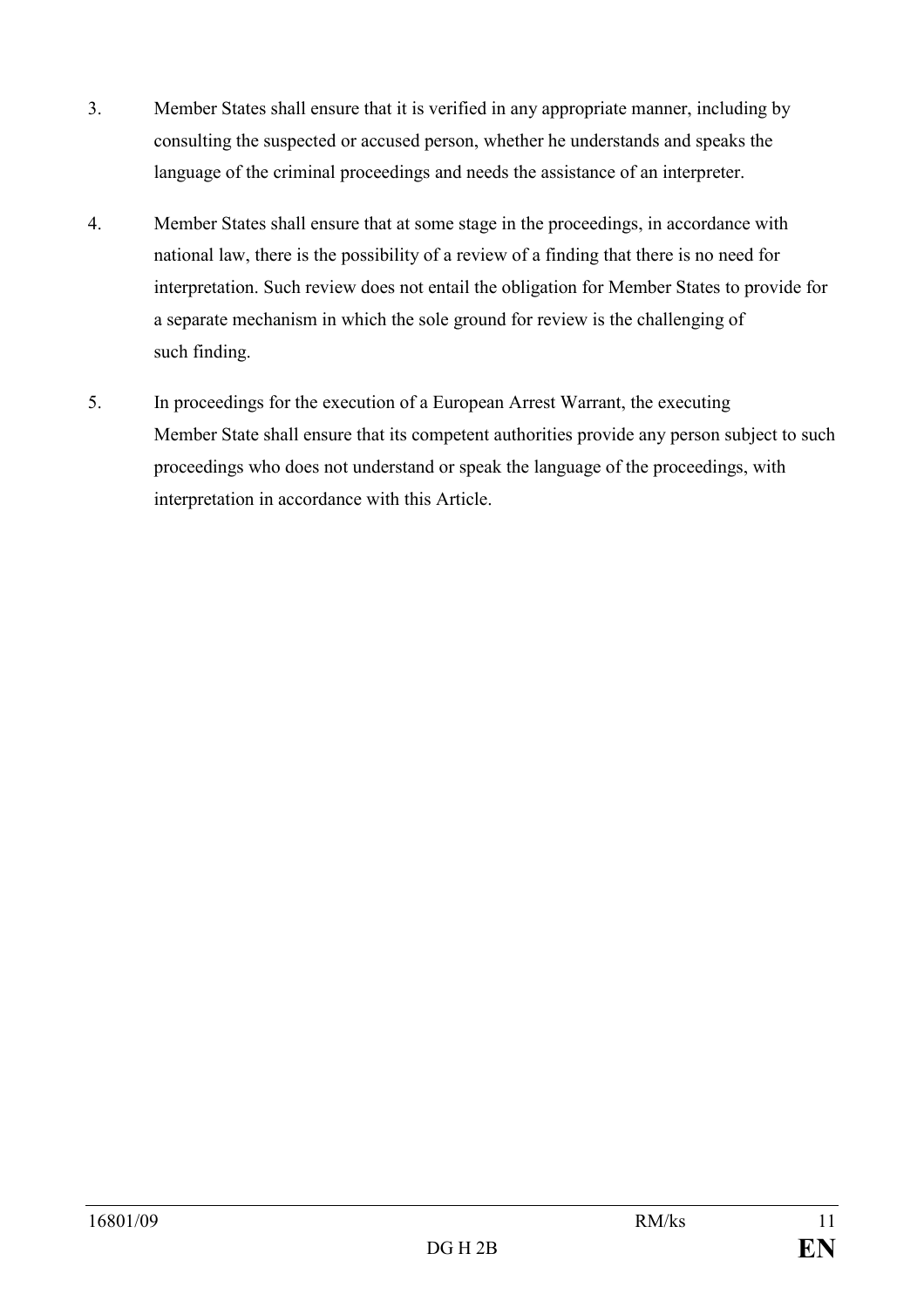#### Right to translation of essential documents

- 1. Member States shall ensure that a suspected or accused person who does not understand the language of the criminal proceedings concerned is provided with a translation, into his native language or into another language that he understands, of all documents which are essential in order to safeguard his right to fair proceedings, or at least the important passages of such documents, provided that the person concerned has the right of access to the documents concerned under national law.
- 2. The competent authorities shall decide which are the essential documents to be translated under paragraph 1. The essential documents to be translated, in whole or the important passages thereof, shall include at least detention orders or equivalent decisions depriving the person of his liberty, the charge or indictment and any judgment, where such documents exist.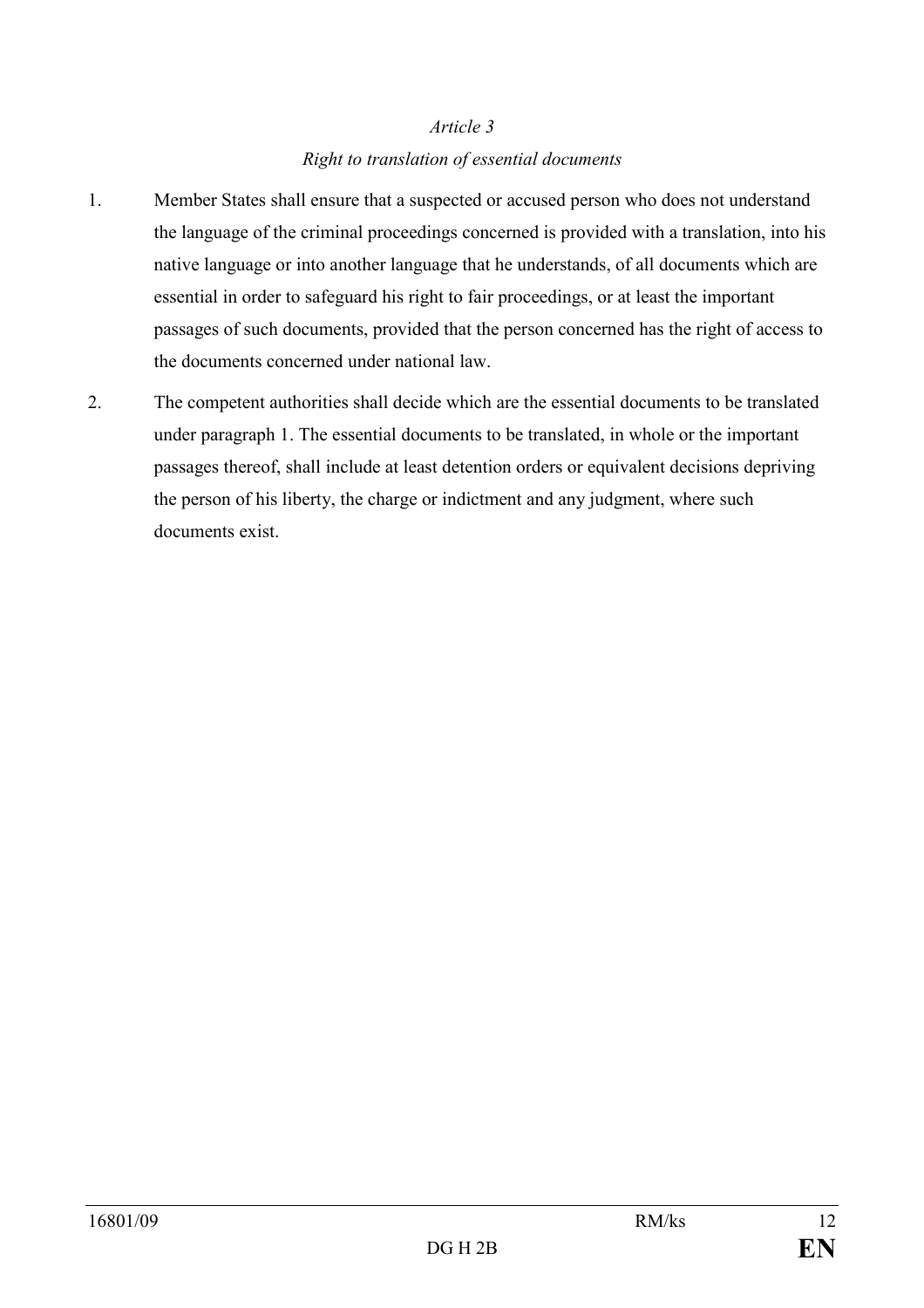- 3. The suspected or accused person, or his legal counsel, may submit a reasoned request for translation of further documents which are necessary for the effective exercise of the right of defence.
- 4. Member States shall ensure that at some stage in the proceedings, in accordance with national law, there is the possibility of a review if translation of a document referred to in paragraphs 2 and 3 is not provided. Such review does not entail the obligation for Member States to provide for a separate mechanism in which the sole ground for review is the challenging of such finding.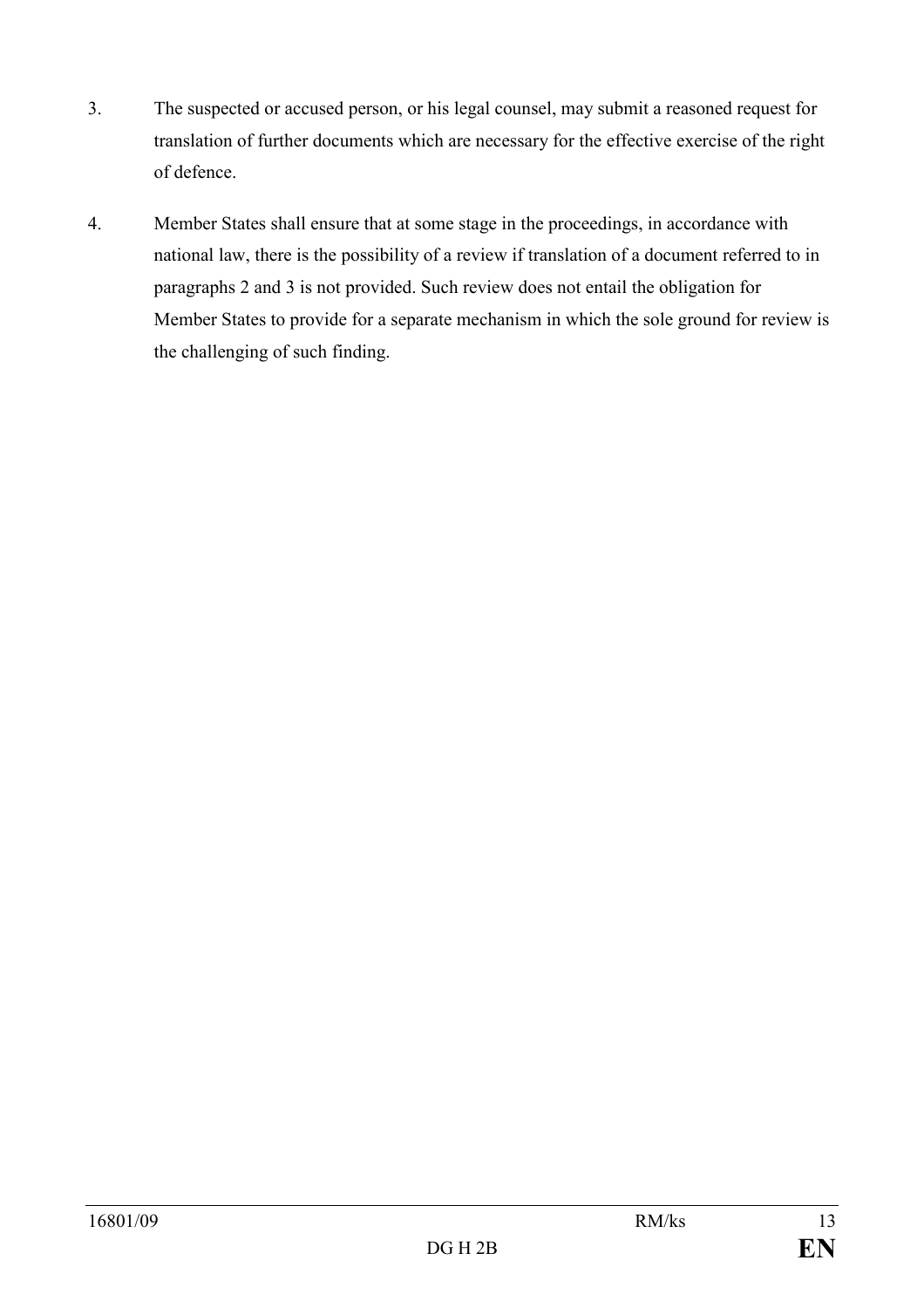- 5. In proceedings for the execution of a European Arrest Warrant, the executing Member State shall ensure that its competent authorities provide any person subject to such proceedings who does not understand the language in which the European Arrest Warrant is drawn up, or into which it has been translated by the issuing Member State, with a translation of that document.
- 6. Provided that this does not affect the fairness of the proceedings, an oral translation or an oral summary of the documents referred to in this Article may, where appropriate, be provided instead of a written translation.
- 7. A person who has a right under this Article to translation of documents may, at any time, waive this right.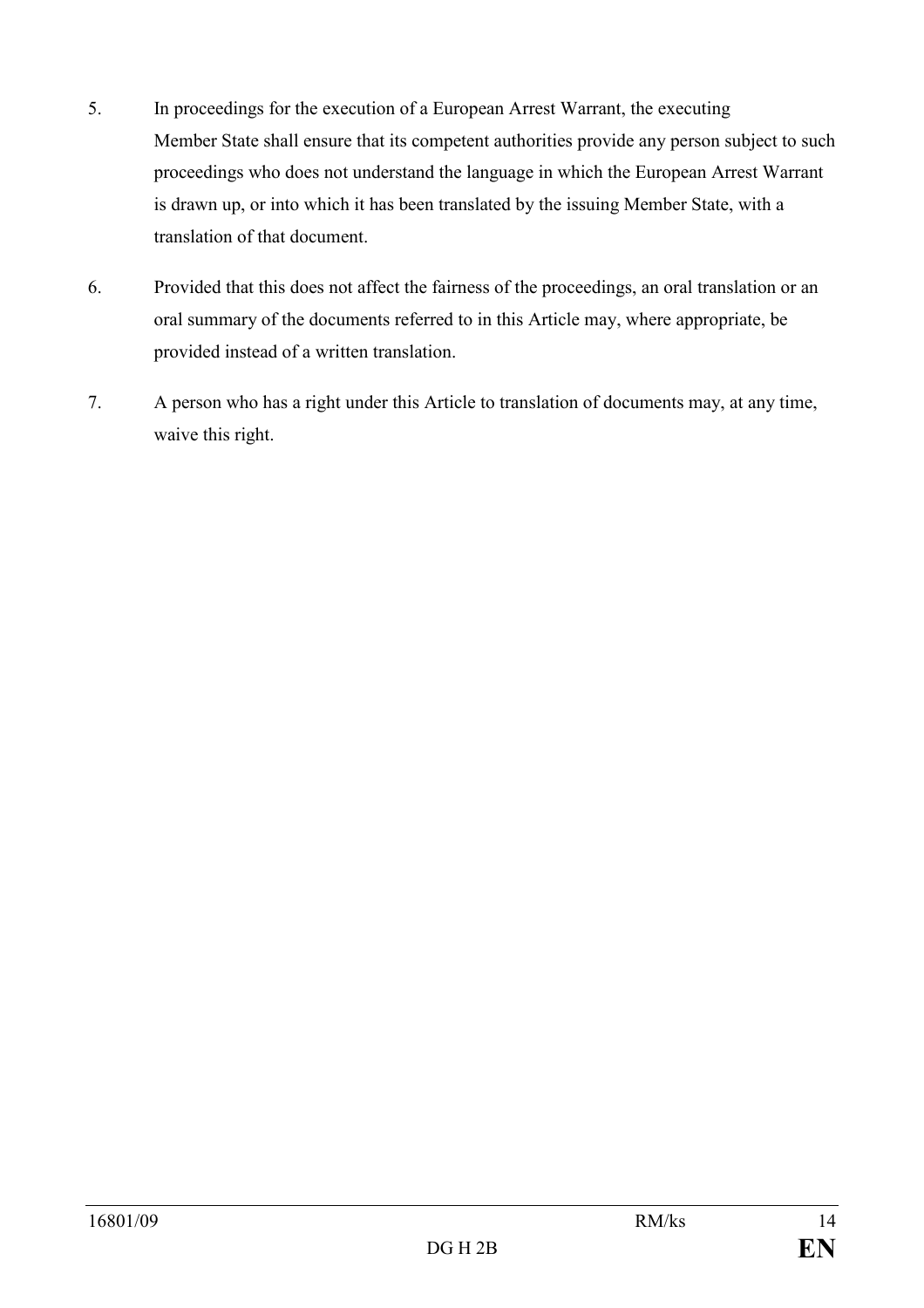#### Costs of interpretation and translation

Member States shall cover the costs of interpretation and translation resulting from the application of Articles 2 and 3, irrespective of the outcome of the proceedings.

### Article 5

## Quality of the interpretation and translation

Member States shall take concrete measures to ensure that the interpretation and translation provided shall be of adequate quality so that the suspected or accused person, as well as a person subject to the execution of a European Arrest Warrant, is fully able to exercise his rights.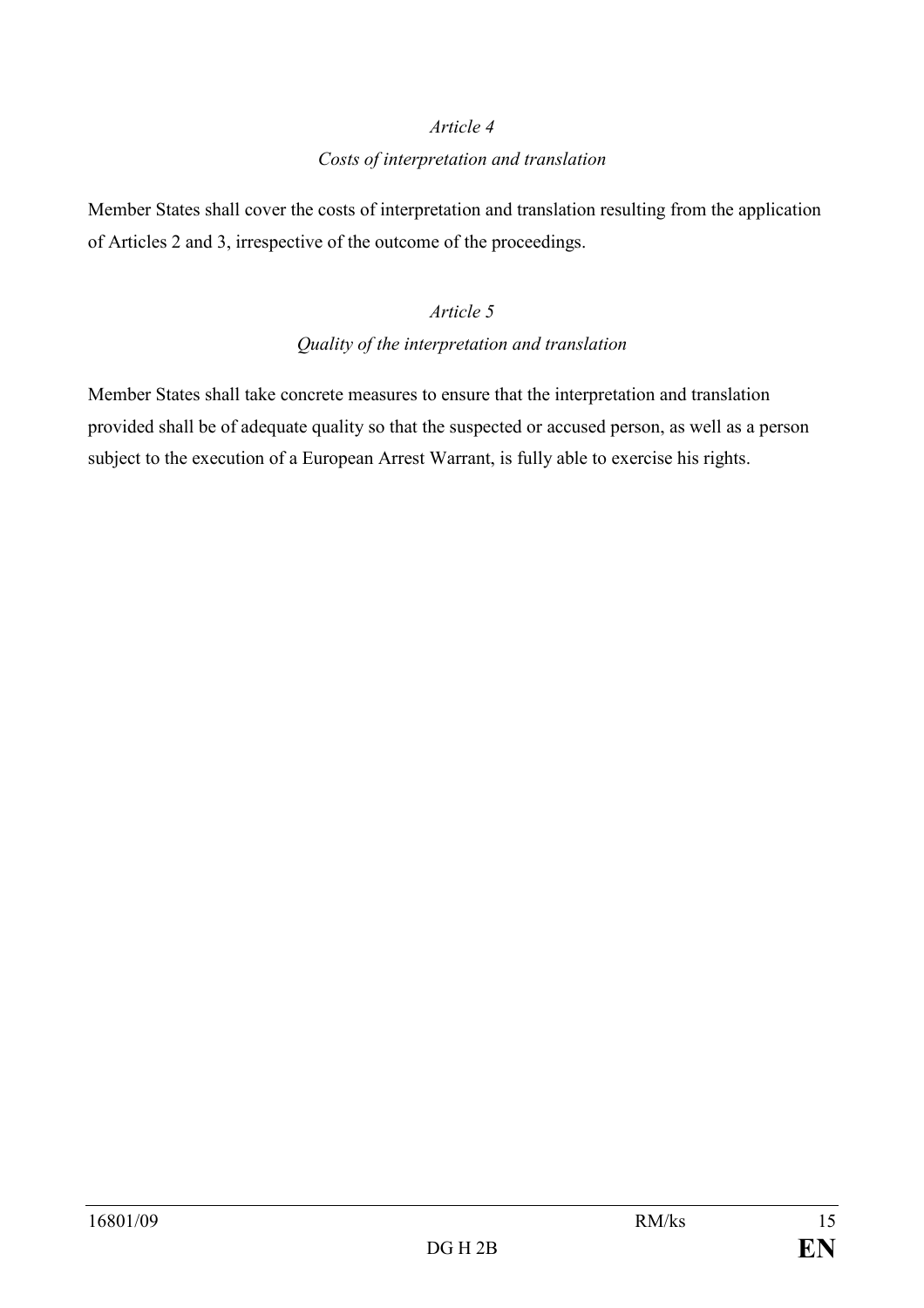#### Non-regression clause

Nothing in this Directive shall be construed as limiting or derogating from any of the rights and procedural safeguards that may be ensured under the European Convention for the Protection of Human Rights and Fundamental Freedoms, under other relevant provisions of international law or under the laws of any Member States which provide a higher level of protection.

## Article 7 Implementation

Member States shall take the necessary measures to comply with the provisions of this Directive by …….. at the latest.<sup>\*</sup>

By the same date Member States shall transmit to the Council and to the Commission the text of the provisions transposing into their national law the obligations imposed on them under this Directive.

 $\overline{a}$ 

\*

OJ: Please insert a date 30 months after the publication of this Directive in the Official Journal.